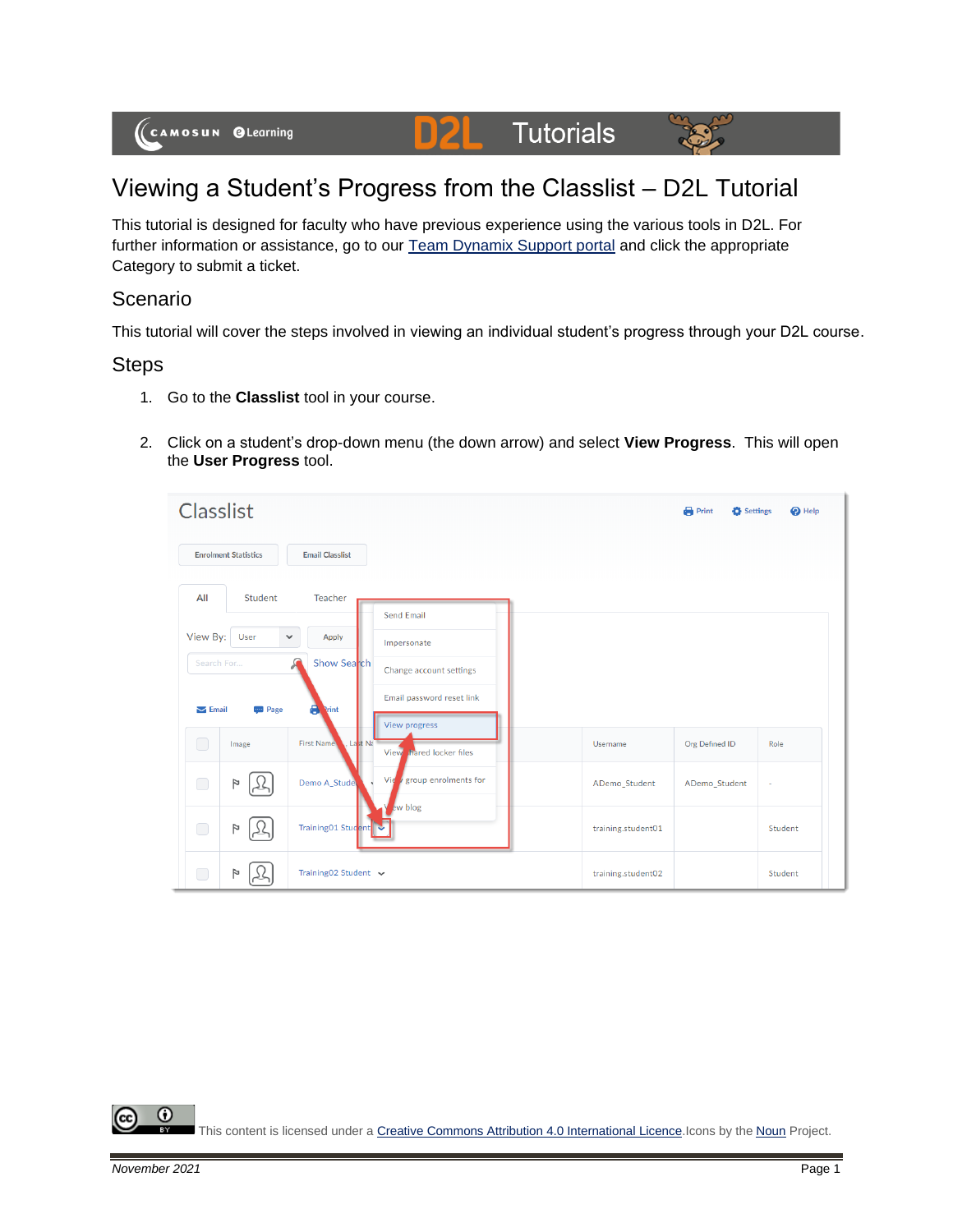3. The default view will be the **Summary** of the student's progress through the course, but you can click on the name of any of the tools in the list to view what the student has done in that particular tool. For the purposes of this tutorial, we will click on **Content**.

| Training01 Student<br>Classlist<br>$\rightarrow$ |                                                  | <b>Print</b> | Settings                     | <sup>O</sup> Help |
|--------------------------------------------------|--------------------------------------------------|--------------|------------------------------|-------------------|
| <b>Student, Training01</b><br>training.student01 | <b>Progress Summary</b>                          |              |                              |                   |
| <b>Training Course 03</b><br><b>Training</b>     | <b>Grades</b><br>Final grade not released        |              | <u>sa Masihi wa Mwaka Wa</u> |                   |
| Summary                                          | <b>Grades Received: 10</b>                       |              |                              | D                 |
| Grades                                           |                                                  |              |                              |                   |
| Objectives                                       | Objectives                                       |              |                              |                   |
| Content                                          | <b>Learning Objectives Passed</b><br>$0\%$ (0/0) |              |                              |                   |
| <b>Discussions</b>                               | In Progress: 0                                   |              |                              | D                 |
| <b>Dropbox</b>                                   |                                                  |              |                              |                   |
| Quizzes                                          | Passed: 0                                        |              |                              | D                 |
| Checklist                                        | <b>Needs Remediation: 0</b>                      |              |                              | D                 |
| Surveys                                          |                                                  |              |                              |                   |

4. Click on the **Table of Contents** title bar to expand it (if it is collapsed).

| <b>Student, Training01</b><br>training.student01 | <b>Content Progress</b>                                                            |                 |
|--------------------------------------------------|------------------------------------------------------------------------------------|-----------------|
| <b>Training Course 03</b><br><b>Training</b>     | <b>Topics Visited</b><br># Visits<br><b>Time Spent</b><br>0%<br>0<br>Od Oh Om Os 0 | Visited: 0 / 17 |
| Summary                                          | <b>Table of Contents</b>                                                           | D               |
| Grades                                           |                                                                                    |                 |
| Objectives                                       |                                                                                    |                 |
| Content                                          |                                                                                    |                 |

This content is licensed under [a Creative Commons Attribution 4.0 International Licence.I](https://creativecommons.org/licenses/by/4.0/)cons by the [Noun](https://creativecommons.org/website-icons/) Project.

 $\odot$ 

(cc